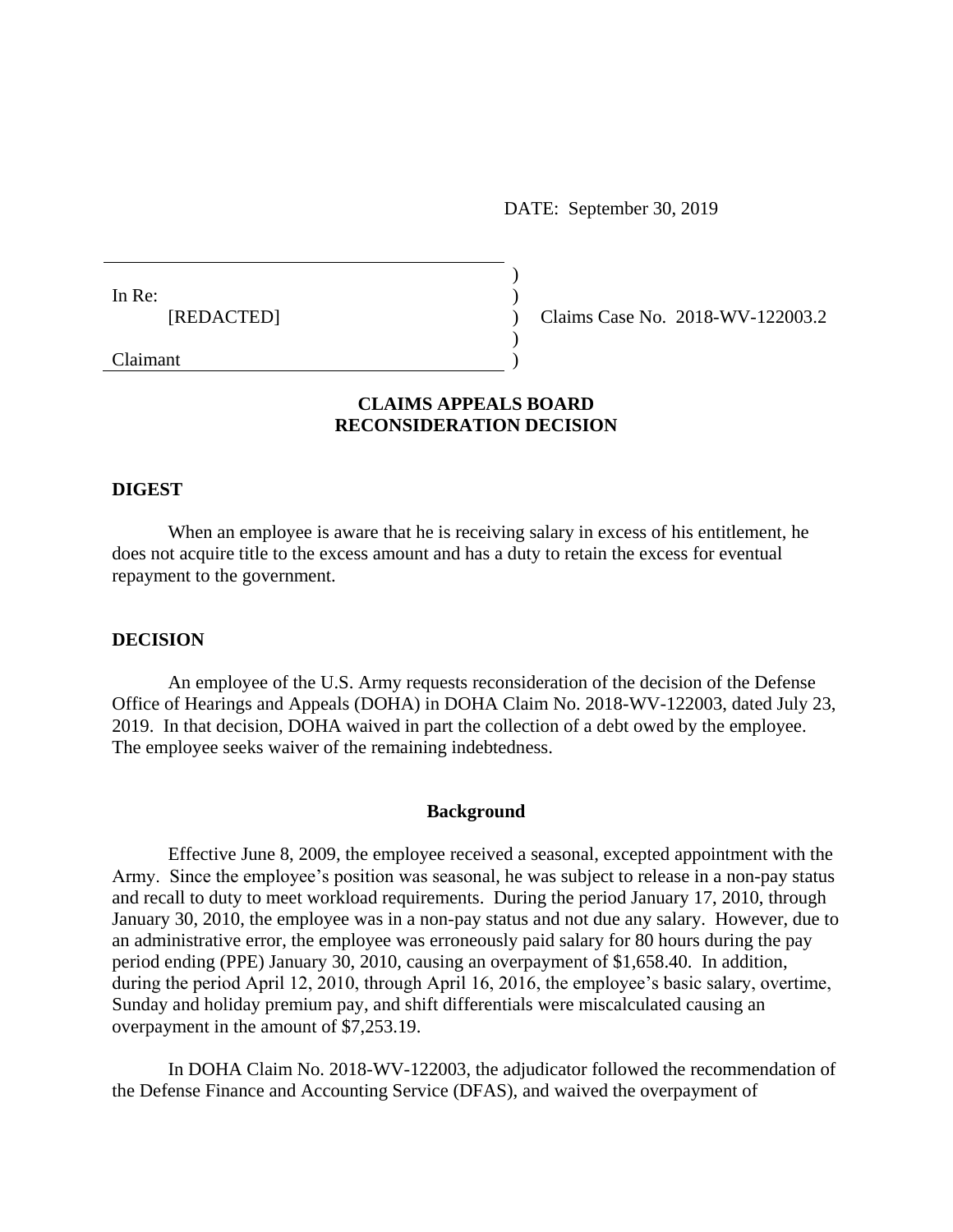\$7,253.19, but denied waiver of \$1,658.40. The adjudicator concluded that the employee should have known that he was not entitled to receive any salary while he was in a non-pay status during the period January 17, 2010, through January 30, 2010. The adjudicator found that there was no indication that the employee questioned the payment of \$1,658.40, or was told that he was entitled to the money.

In his request for reconsideration, the employee states that he was indeed overpaid \$1,658.40 as a result of an administrative error. However, he states that he immediately questioned his pay clerk about the net amount of \$1,214.87 deposited in his bank account while he was in a non-pay status. He states that the clerk told him to hold the money until he was back in a pay status and his debt would be collected at that time. He states that he followed those instructions and held the money. He states when he returned to a pay status, DFAS began collection out of his bi-weekly pay check before he could write a check for the full debt amount. He states that DFAS ultimately collected \$190.69 of the debt and on June 23, 2010, he wrote a check for the remainder, \$1,024.18. He states that his debt has been paid in full for the \$1,658.40, and he owes no more money. Finally, he seeks clarification concerning the \$7,253.19, the amount DOHA has already waived. He states that he has already paid \$6,904.22 of the \$7,253.19 debt, and wants to know if he will be refunded.

#### **Discussion**

Under 5 U.S.C. § 5584, we have the authority to waive collection of erroneous payments of salary an employee received if collection would be against equity and good conscience and not in the best interests of the United States. This statute is implemented within the Department of Defense under Department of Defense Instruction (Instruction) 1340.23 (February 14, 2006). In relevant part, generally, persons who erroneously receive a payment from the government acquire no right to it and are bound in equity and good conscience to make restitution, no matter how careless the act of the government may have been. In theory, restitution results in no loss to the recipient because the recipient received something for nothing. A waiver is not a matter of right. It is available to provide relief as a matter of equity, if the circumstances warrant. *See*  Instruction ¶ E4.1.1.

A waiver is usually inappropriate when a recipient knows, or reasonably should know, that a payment is erroneous. In such instances, the recipient has a duty to notify an appropriate official and to set aside the funds for eventual repayment to the government. *See* Instruction ¶ E4.1.4.

In the present case, the employee acknowledges that he knew he was overpaid \$1,658.40 while he was in a non-pay status and immediately informed his pay clerk. Waiver is inappropriate if the employee is aware he is being overpaid when he received the payment. *See* DOHA Claims Case No. 2017-WV-031702.2 (May 16, 2017); DOHA Claims Case No. 2013- WV-021303.2 (August 8, 2013); and DOHA Claims Case No. 2011-WV-030802.3 (August 24, 2011).